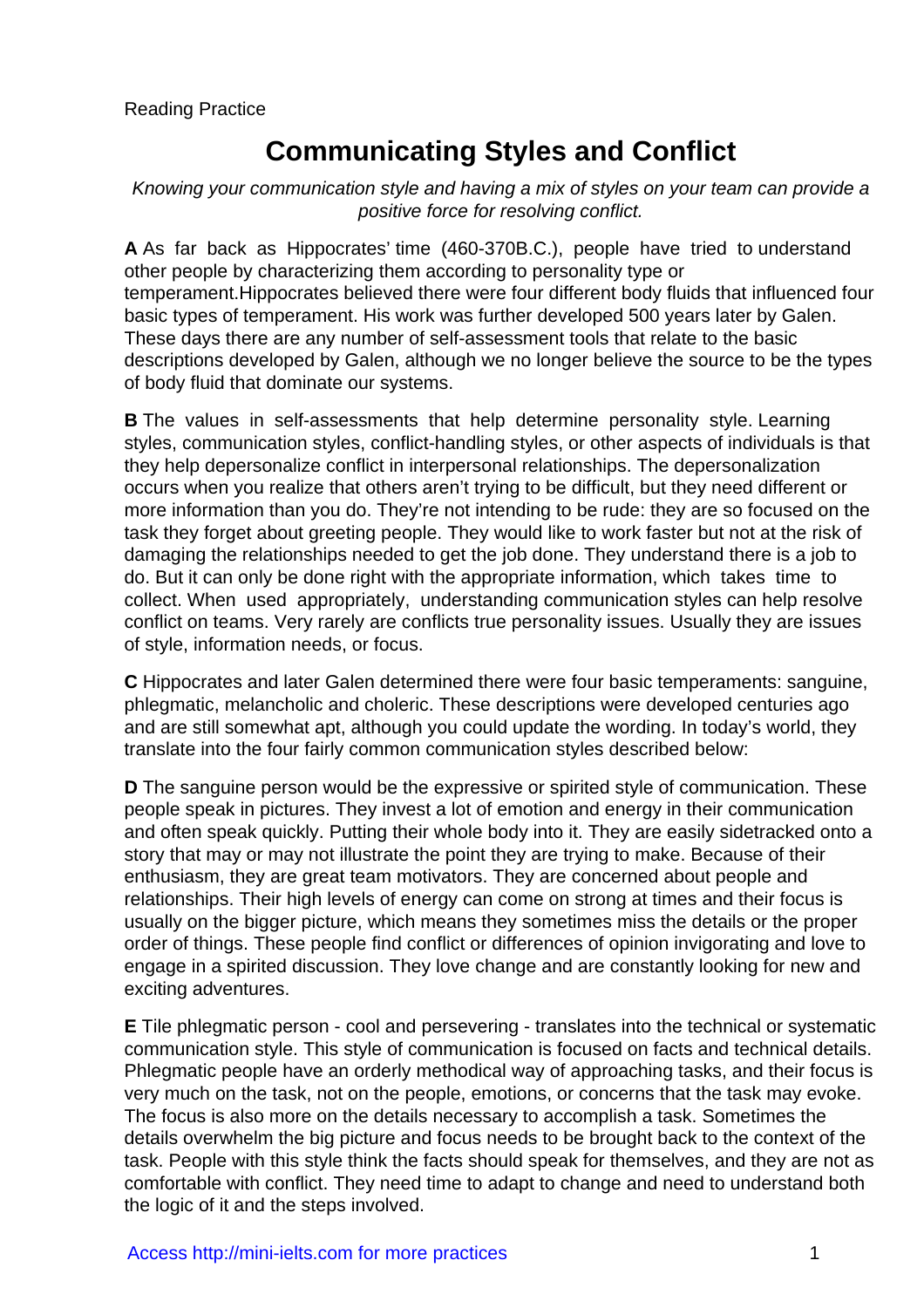**F** Tile melancholic person who is soft hearted and oriented toward doing things for others translates into the considerate or sympathetic communication style. A person with this communication style is focused on people and relationships. They are good listeners and do things for other people-sometimes to the detriment of getting things done for themselves. They want to solicit everyone's opinion and make sure everyone is comfortable with whatever is required to get the job done. At times this focus on others can distract from the task at hand. Because they are so concerned with the needs of others and smoothing over issues, they do not like conflict. They believe that change threatens the status quo and tends to make people feel uneasy, so people with this communication style, like phlegmatic people need time to consider the changes in order to adapt to them.

**G** The choleric temperament translates into the bold or direct style of communication. People with this style are brief in their communication - the fewer words the better. They are big picture thinkers and love to be involved in many things at once. They are focused on tasks and outcomes and often forget that the people involved in carrying out the tasks have needs. They don't do detail work easily and as a result can often underestimate how much time it takes to achieve the task. Because they are so direct, they often seem forceful and can be very intimidating to others. They usually would welcome someone challenging them. But most other styles are afraid to do so. They also thrive on change, the more the better.

**H** A well-functioning team should have all of these communication styles for true effectiveness. All teams need to focus on the task, and they need to take care of relationships in order to achieve those tasks. They need the big picture perspective or the context of their work, and they need the details to be identified and taken care of for success. We all have aspects of each style within us. Some of us can easily move from one style to another and adapt our style to the needs of the situation at hand-whether the focus is on tasks or relationships. For others, a dominant style is very evident, and it is more challenging to see the situation from the perspective of another style. The work environment can influence communication styles either by the type of work that is required or by the predominance of one style reflected in that environment. Some people use one style at work and another at home.

The good news about communication styles is that we have the ability to develop flexibility in our styles. The greater the flexibility we have, the more skilled we usually are at handling possible and actual conflicts. Usually it has to be relevant to us to do so, either because we think it is important or because there are incentives in our environment to encourage it. The key is that we have to want to become flexible with our communication style. As Henry Ford said, "Whether you think you can or you can't, you're right!"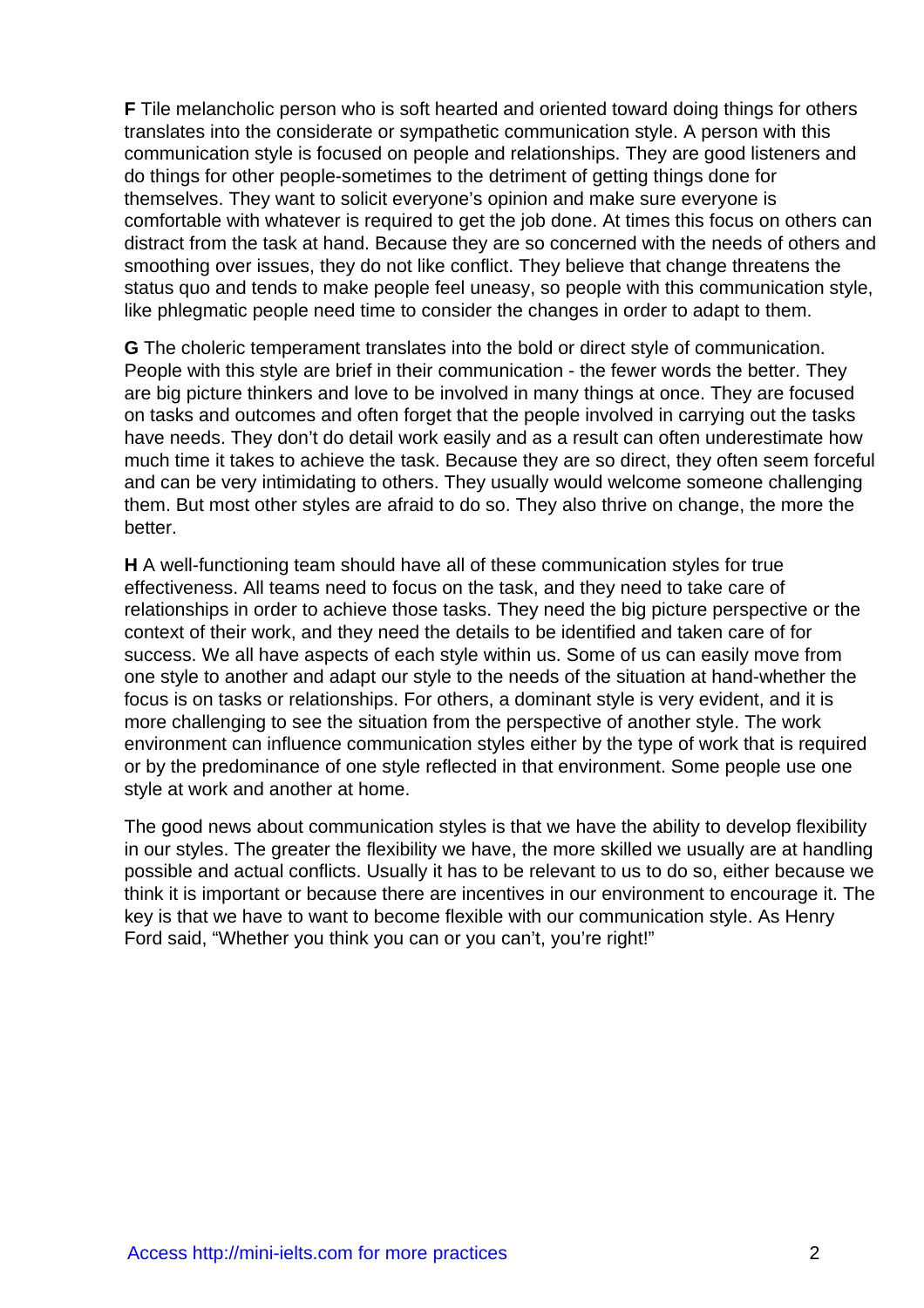#### **Questions 1-8**

Reading Passage has eight sections **A-H**. Choose the correct heading for each section from the list of headings below. Write the correct number **i-x** in boxes **1-8** on your answer sheet.

#### **List of Headings**

- **i** Summarising personality types
- **ii** Combined styles for workplace
- **iii** Physical explanation
- **iv** A lively person who encourages
- **v** Demanding and unsympathetic personality
- **vi** Lazy and careless personality
- **vii** The benefits of understanding communication styles
- **viii** Cautious and caring
- **ix** Factual and analytical personality
- **x** Self-assessment determines one's temperament

| 1 Section A        |  |
|--------------------|--|
| 2 Section B        |  |
| <b>3 Section C</b> |  |
| 4 Section D        |  |
| 5 Section E        |  |
| 6 Section F        |  |
| <b>7 Section G</b> |  |
| 8 Section H        |  |
|                    |  |

### **Questions 9-13**

Do the following statements agree with the information given in Reading Passage? In boxes **9-13** on your answer sheet, write

**TRUE if the statement agrees with the information FALSE if the statement contradicts the information NOT GIVEN if there is no information on this**

..................... It is believed that sanguine people dislike variety. ..................... Melancholic and phlegmatic people have similar characteristics. ..................... Managers often select their best employees according to personality types. ..................... It is possible to change one's personality type.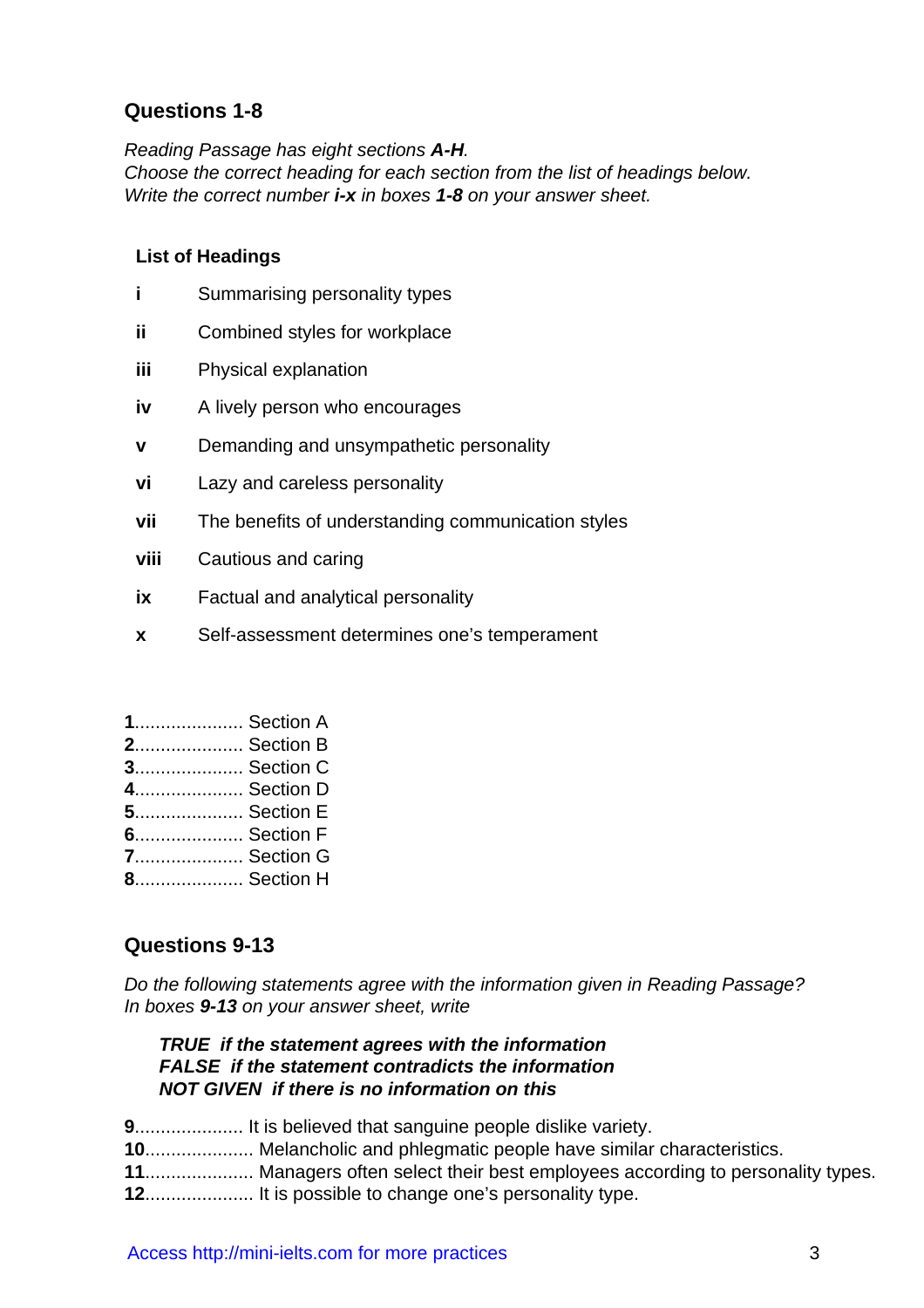**13**..................... Workplace environment can affect which communication style is most effective.

#### **Question 14**

Choose the correct letter **A, B, C** or **D**. Write your answers in box **14** on your answer sheet.

- **14**. The writer believes using self-assessment tools can
	- A help to develop one's personality.
	- B help to understand colleagues' behaviour.
	- C improve one's relationship with the employer.
	- D directly resolve conflicts.